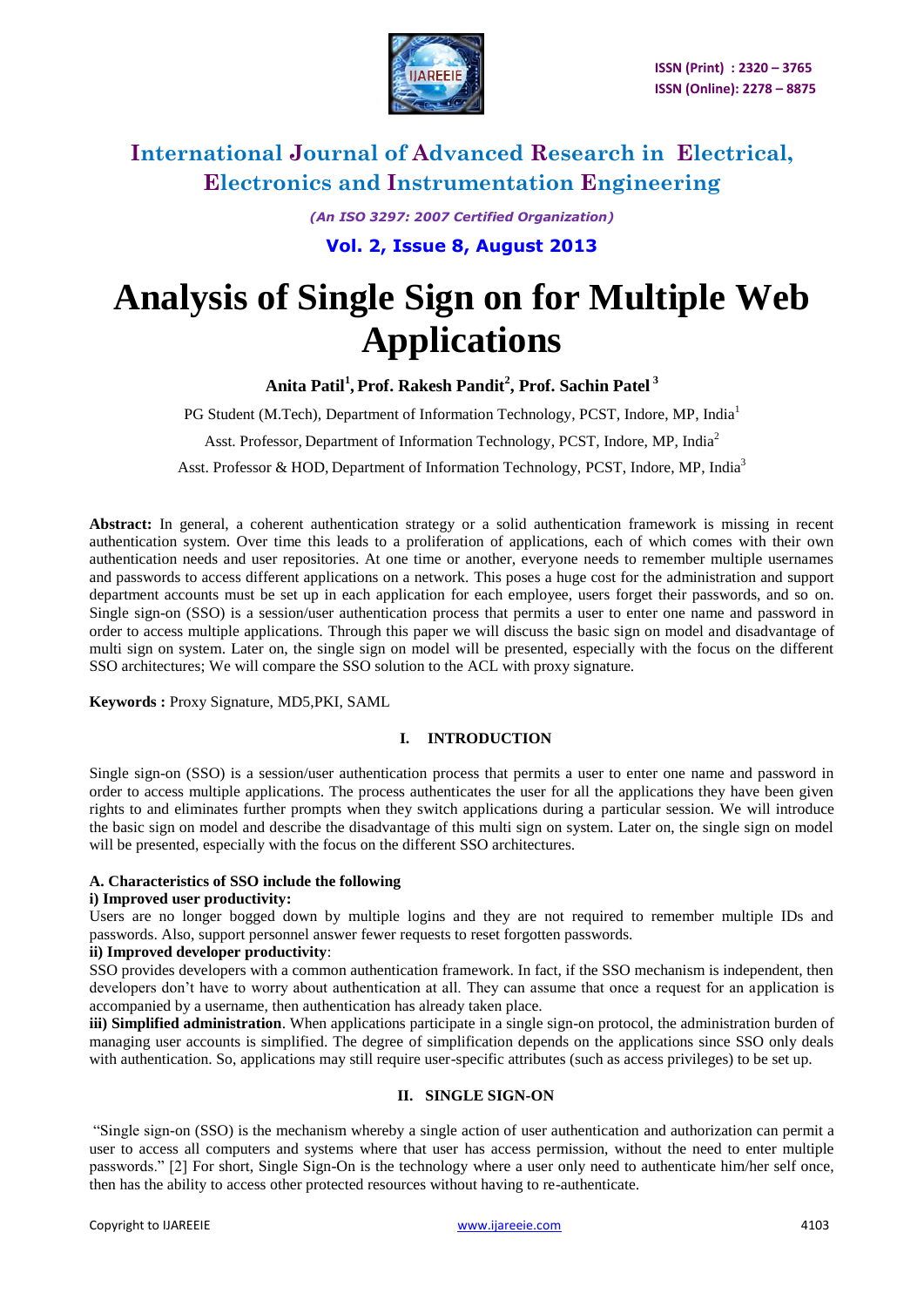

*(An ISO 3297: 2007 Certified Organization)*

### **Vol. 2, Issue 8, August 2013**



Fig 1. The Single Sign-On

#### *B. The Benefits of Single Sign-On*



#### i) **From the user view:**

In an SSO environment, users only need to authenticate themselves once. This effectively solves the annoying stopand-go problem which is caused by multiple login requests. Best of all, the SSO solution frees users from remembering a large number of identities and associated passwords.

#### ii)**From the enterprise view:**

For the enterprise, SSO delivers a tremendous return on their investment.

#### **Potential Increase in Security**

With only one password to remember, it is more reasonable for the user to choose a single complex and more secure password instead of using multiple simple and insecure passwords. This potentially increases the system security.

#### **Improve Productivity**

Employee productivity is dramatically improved, with less time users spend logging into multiple applications and recovering the forgotten passwords.

#### **Reduction in Costs**

"Meta Group estimates 33% reduction in help desk volume when using an enterprise Single Sign-On solution." By reducing the number of passwords the user must remember, SSO effectively reduces the password-related workload to the helpdesk and lowers the costs associated with managing passwords across multiple distributed applications.

### **III. DIFFERENT FLAVORS OF SINGLE SIGN-ON**

There are three main types of single sign-on: web SSO, Legacy SSO and Federated SSO.

#### *A. Web Single Sign On*

Wed-based SSO is a widely deployed single sign-on technology sometimes also called web access management. It enables a user to provide the credentials, if authentication succeed, it will establish a relationship of trust that grant user the access to all web resources for which he/she have permissions. [3]

Copyright to IJAREEIE [www.ijareeie.com](http://www.ijareeie.com/) 4104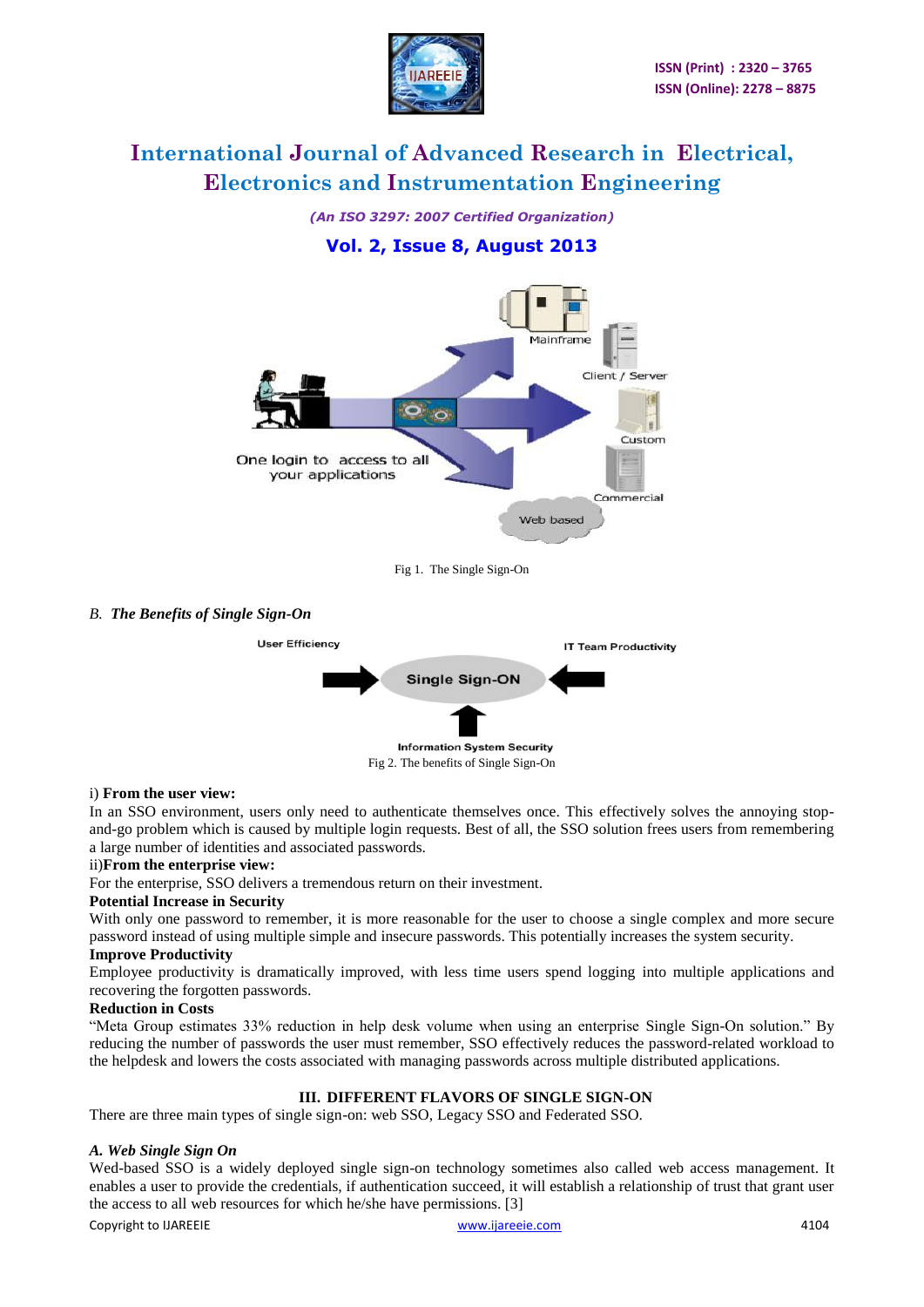

*(An ISO 3297: 2007 Certified Organization)*

### **Vol. 2, Issue 8, August 2013**

#### *B. Legacy Single Sign On*

Legacy SSO is also called Enterprise SSO. Like web SSO, legacy SSO is also a technology designed to manage multiple login to target applications after a single authentication event. It has a very similar structure to the web SSO. While web SSO only manages the web-based service, legacy SSO extends the SSO functionality to the traditional legacy applications and network resources (windows GUI based applications, for example), typically within an enterprise's internal network. [3]

#### *C. Federated Single Sign On*

Federated SSO is similar to the web SSO but has a much broader concept. It uses Simple Object Access Protocol (SOAP) and Security Assertion Markup Language (SAML) to enables users to sign on once into a member of the affiliated group of organizations, then seamlessly access all the web sites within that trusted federation without requiring re-authentication. [4] The main advantage of a federated SSO is extending the SSO environment from a user"s home domain to other foreign domains. Federated SSO allows the enterprises to maintain the control of its local services and expose these resources to a larger class of users not directly administered by it. Mostly, this solution is used by the businesses to build a complete framework for secure B2B and B2C e-business. The most famous federated SSO is the Liberty Alliance Project.

#### **IV. DIFFERENT SSO ARCHITECTURE**

Today, there are various SSO architectures, each with different properties and underlying infrastructures. Jan De Clercq, the Security Consultant of HPCI Technology Leadership Group, defined two main architectures to get Single Sign-On: solutions that deal with one set of user credentials and solutions that deal with multiple sets of user credentials. [5] Now, We will present each of the architecture in more detail and give a light evaluation and comparison of these models.

#### *A. Single Sign-On With Multiple Sets of Credentials*

#### **i) Secure Client-side Credential Caching:**

The Secure Client-Side Credential Caching mechanism is a client-based SSO solution which keeps all the authentication information into a client-side credential storage. It allows the end-users to authenticate themselves once, and then has the system automatically provide the information for subsequent request without the users' intervention. If the credentials are valid, the user will be authenticated transparently to the other application servers. A good example of the Secure Client-Side Credential Caching mechanism based SSO solution is Credential Manager that Microsoft offers in Windows Server 2003 and Windows XP. [6]



Fig 3 Client-side Credential Caching Mechanism

Copyright to IJAREEIE [www.ijareeie.com](http://www.ijareeie.com/) 4105 This solution requires a high secure credential cache resides on client-side. It is very crucial to store the cached credentials securely as the credentials may be used to access some sensitive information or confidential web service. So, it's not recommended to be used from portable client devices or some Operation Systems with a bad security reputation. Since all the authentication data is stored in the client-side credential cache, this architecture has little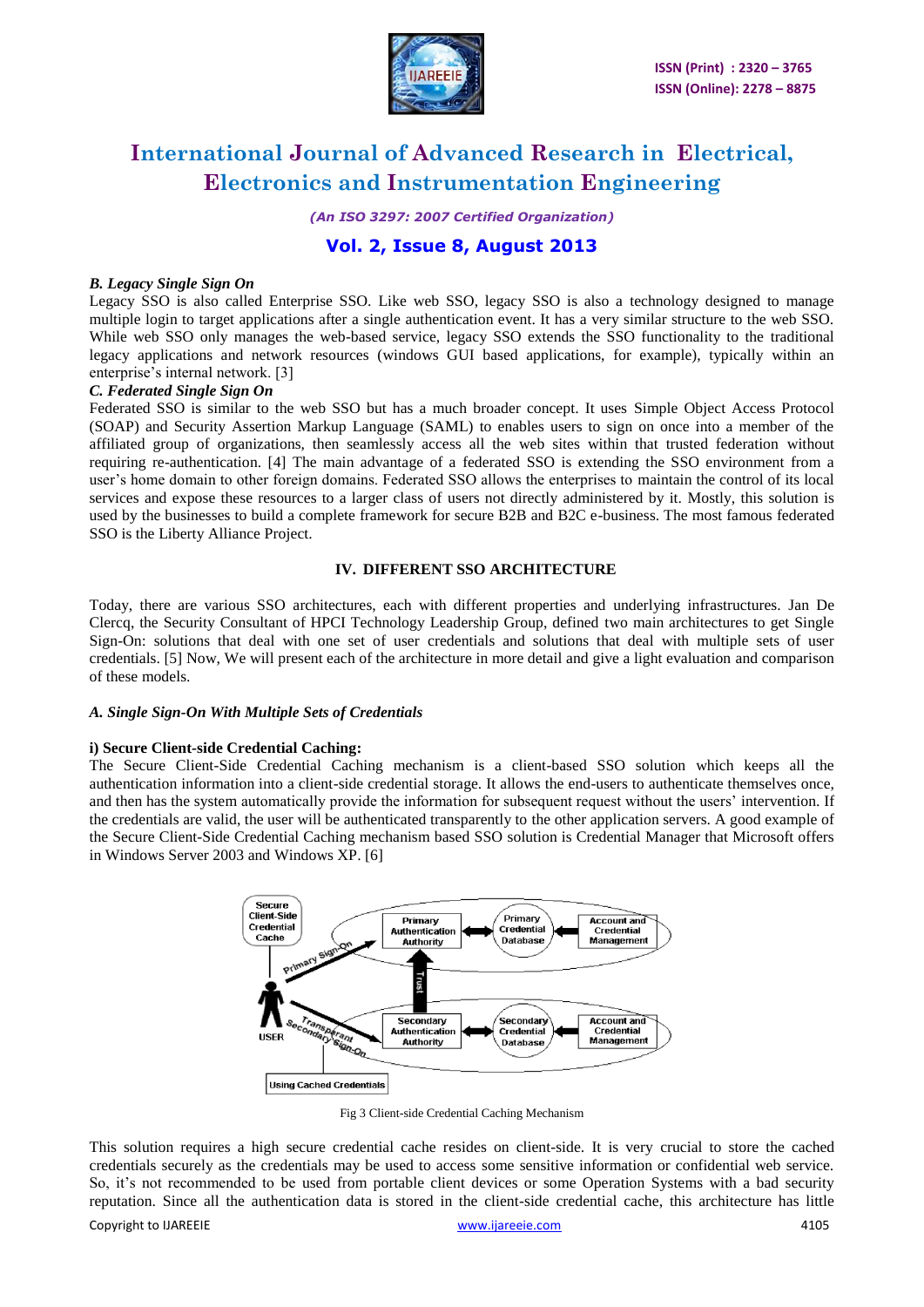

*(An ISO 3297: 2007 Certified Organization)*

### **Vol. 2, Issue 8, August 2013**

flexibility. The user will get sign-on problems if he/she is not using his usual workstation (when travelling, for instance). Although it is relatively simple for the user to set up and configure, every time a new application server is added, the new authentication information should be added into the client-side credential cache. This makes the solution a little discommodious.

#### **ii) Secure Server-side Credential Caching:**

The Secure Server-Side Credential Caching mechanism is also called the server-based SSO solution. The same as the Secure Client-side Credential Caching architecture, this approach also uses a central repository to store all the authentication information. But in this architecture, the cache is located on server-side. It uses a central server to take on the task of administering all the different passwords and providing the needed information directly to the application asking for them. The good examples of this SSO solution are Tivoli Secure Way and ETrust SSO. [7]



Fig. 4 Server-side Credential Caching based SSO

In a secure server-side credential caching mechanism, the primary credential database contains the user"s primary credentials as well as the mappings between the primary credentials and the secondary credentials. The secondary credential database only keeps a copy of the secondary credentials. It is important that in this approach, we should keep the mappings between these credential databases synchronized. There are three main approaches to achieve the data synchronization:

- 1. Integrating the credential synchronization services into the primary credential database.
- 2. Using an external software to handle the credential synchronization process.
- 3. Administrators perform the synchronization by themselves (not recommended).

Depending on the need of credentials synchronization, it is necessary to set a trust relationship between the secondary authentication authorities and the primary authentication authority.

#### **iii) Single Sign-On With Single Set of Credentials:**

SSO solution with single set of credentials is often implemented by some services which provide the management of authentication information. This solution uses a standardized scheme to handle authentication which is located on a centralized authentication infrastructure. A major feature of this single set of credentials SSO architecture is the rather homogeneous environment which means: using a single account naming format and authentication protocol which are supported by every entity in the whole network system. There are two flavors of SSO with single set of credentials: PKI-based SSO and Token-based SSO. Both of them only use a single set of credentials which is recognized by many different authentication authorities.

#### **iv) PKI-based Single Sign-On:**

The PKI-based SSO solution makes use of pubic key cryptography to authenticate users. It requires the use of a Certification Authority  $(CA)$  system to issue and manage users' digital identities. [8]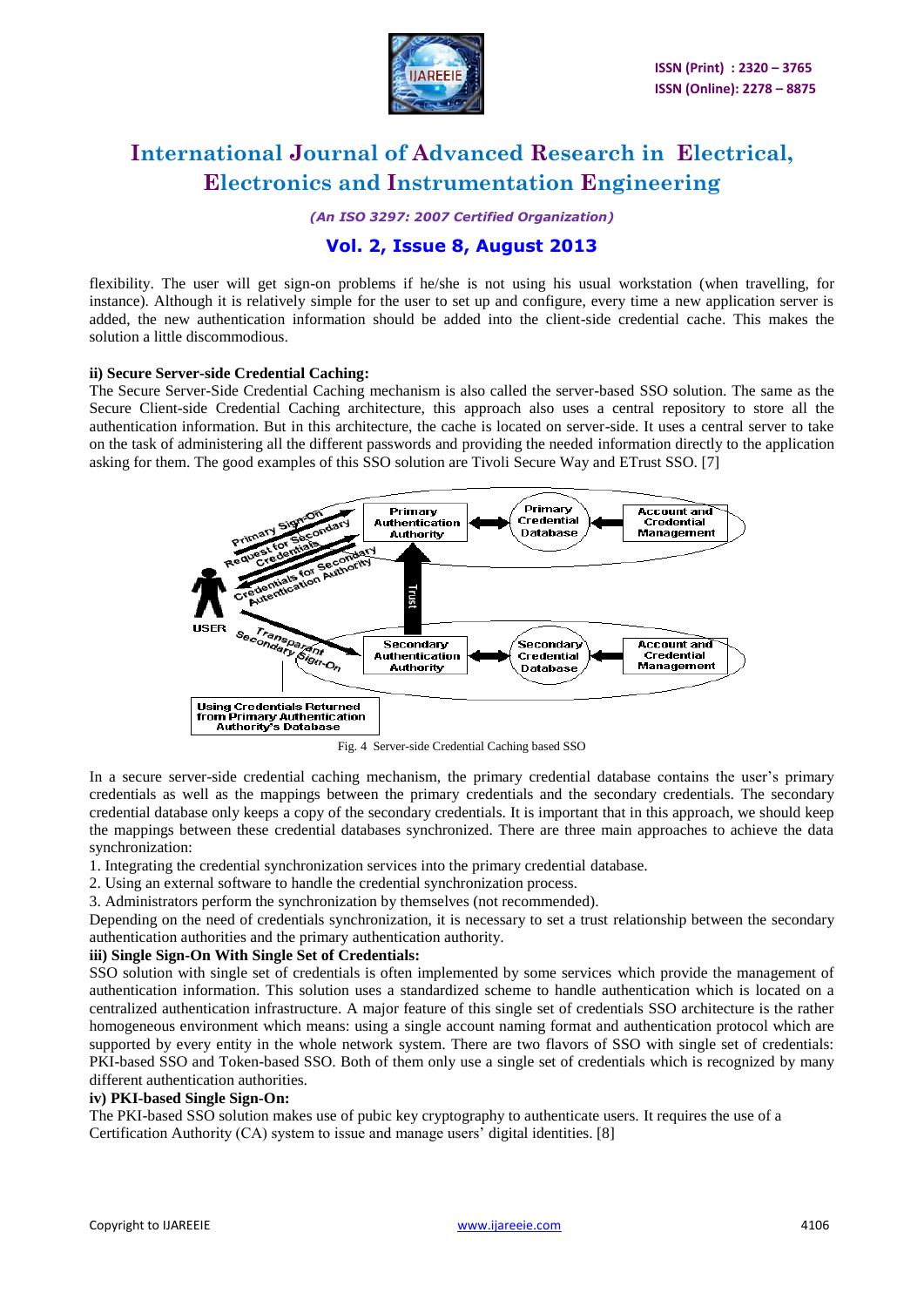

*(An ISO 3297: 2007 Certified Organization)*

### **Vol. 2, Issue 8, August 2013**



Fig 5. The PKI-based SSO model.

The user first identifies him/her self to a trusted authentication authority and gets a public key certificate. In a subsequent authentication request, whenever he/she tries to access a protected resource, the user creates a token, includes its own digital certificate (public key in it) and signs it with the private key. The target server receives the request and contacts with the CA to proof the user"s identity. Since the secondary CA"s certificate is issued by the primary CA, there is a trust relationship between the secondary CA and the primary CA which enables any secondary CA will accept the certificate issued by the primary CA. The most famous PKI-based SSO product is Entrust Get Access. First, the length of the private key is a big strongpoint but also the possible problem to the PKI-based solution. The private key is a very long series of random binary data (usually represented in Base64) need to be closely protected. It is hard to write the private keys down on paper or keep it in mind, but easy to transfer over a network. So, it is not easy to steal somebody"s private key

#### **v) Token-based Single Sign-On:**

In a token-based SSO architecture, the user will receive a temporary token after he/she has logged into the primary authentication authority. This temporary token will be used to proof the user"s authenticity to every service he/she requests. There is a trust relationship between the primary authentication authorities and the secondary authentication authority. This relationship enables the user could be authenticated to a secondary authentication authority with the temporary token issued from the primary authentication authority without a re-authentication. A typical example for this authentication strategy is the Kerberos authentication protocol. MS Passport is another widely used token-based SSO solution.



Fig 6 Token-based Single Sign-On

#### **B. Analysis and Comparison**

The following table will make a comparison of these different kinds of architectures against their advantages and disadvantages.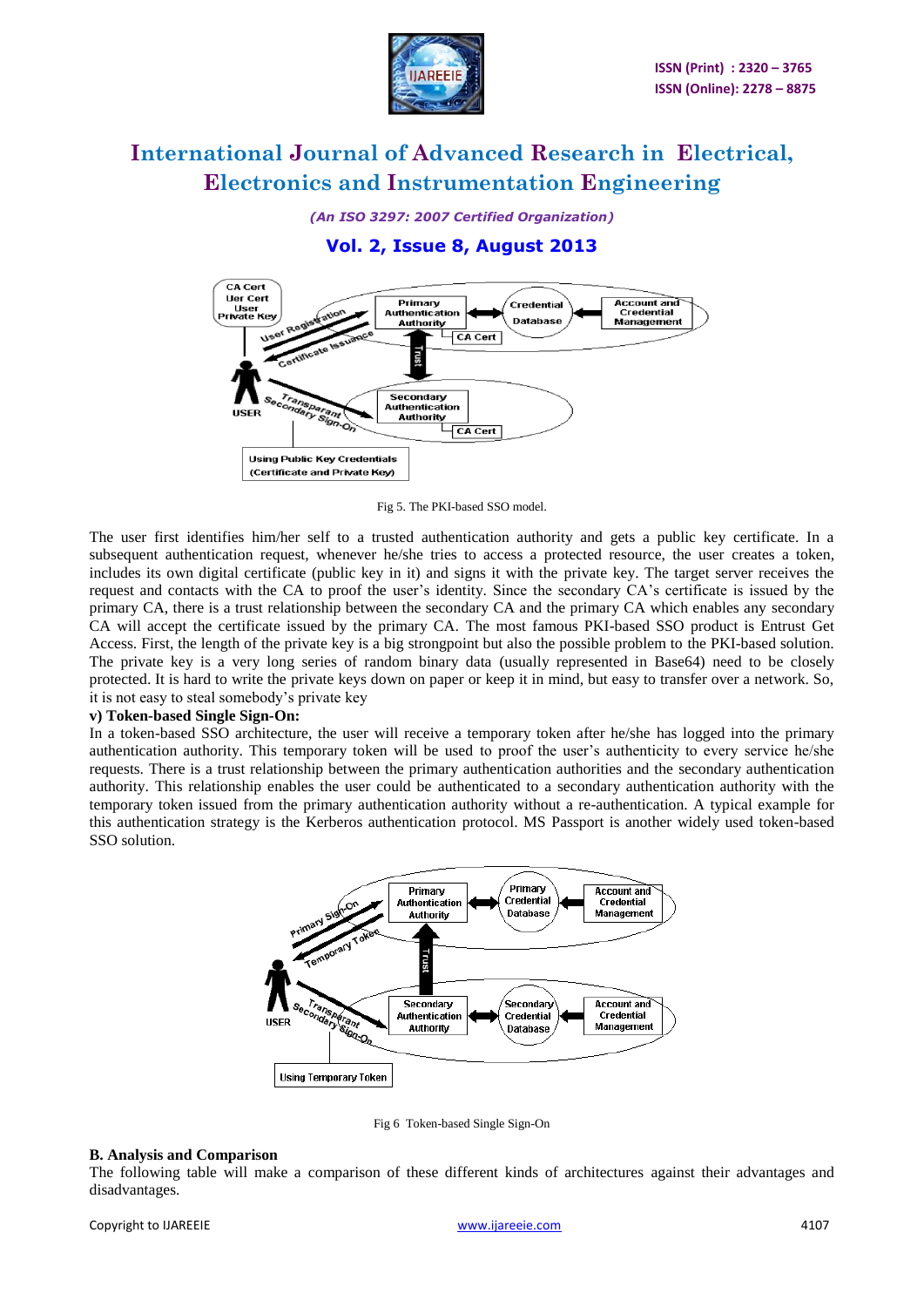

*(An ISO 3297: 2007 Certified Organization)*

### **Vol. 2, Issue 8, August 2013**

| Sr No.         | Different architeture of SSO                       | <b>Prons</b>                                                                                                                                                                                                                             | Cons                                                                                                                                                                                                                                                                                                                            |
|----------------|----------------------------------------------------|------------------------------------------------------------------------------------------------------------------------------------------------------------------------------------------------------------------------------------------|---------------------------------------------------------------------------------------------------------------------------------------------------------------------------------------------------------------------------------------------------------------------------------------------------------------------------------|
| $\mathbf{1}$   | Client<br>-side<br>credential<br>Secure<br>caching | with<br>deals<br>different<br>of<br>Can<br>sets<br>credentials<br>Does not require a<br>homogeneous<br>authentication<br>infrastructure<br>environment<br>Relative easy to set up<br>modification<br>Minimum<br>of<br>the<br>application | Requires<br>very<br>a<br>secure<br>client-side credential cache<br>Multiple<br>of<br>credentials<br>sets<br>life<br>of<br>complicate<br>and<br>user<br>administrator.<br>Little flexibility<br>$\sigma$ f<br>Lack<br>industry<br>standardization<br>in<br>password<br>specifications<br>The<br>end-user<br>controls<br>password |
|                |                                                    | Can deal with many different credentials                                                                                                                                                                                                 | management. No central management control<br>Requires a<br>credential<br>synchronization                                                                                                                                                                                                                                        |
| $\overline{2}$ | Server-side<br>Secure<br>Credential Caching        | Does<br>require<br>not<br>a<br>authentication<br>homogeneous<br>infrastructure environment<br>interruptions<br>when<br>Few<br>user<br>new application added                                                                              | mechanism<br>$\overline{of}$<br>Lack<br>industry<br>standardization<br>in<br>password<br>specifications<br>Multiple<br>of<br>credentials<br>sets<br>of<br>life<br>complicate<br>user<br>and<br>administrator.<br>available<br>Need<br>high                                                                                      |
|                |                                                    | Single<br>of<br>credentials<br>set<br>of<br>simplifies<br>life<br>and<br>user                                                                                                                                                            | authentication server<br>Often<br>rely<br>symmetric<br>on<br>relative<br>cryptography,<br>less                                                                                                                                                                                                                                  |
| 3              | Token based SSO                                    | administrator<br>No<br>interruption<br>user<br>when<br>new application is added.                                                                                                                                                         | security<br>Require<br>software<br>extra<br>on<br>application.<br>Need<br>high<br>available<br>authentication server                                                                                                                                                                                                            |
| 4              | PKI-based SSO                                      | Single<br>of<br>credentials<br>set<br>life<br>of<br>simplifies<br>user<br>and<br>administrator.<br>High<br>level<br>secure<br>by<br>using<br>asymmetric cryptography<br>No<br>user<br>interruption<br>when<br>new application is added   | certificate<br>Complex<br>validation<br>logic<br>requires<br>lot<br>a<br>processing on the client side.<br>A11<br>services<br>applications<br>and<br>must be PKI-enabled<br>Little<br>flexibility<br>$\alpha$<br>extra<br>cost<br>to store private keys                                                                         |
|                | $T = 11 + T$                                       | $c + c$<br>$\overline{a}$ $\overline{a}$ $\overline{a}$                                                                                                                                                                                  | Need<br>Certificate<br>trusted<br>Authority                                                                                                                                                                                                                                                                                     |

Table 1. Different types of different Single Sign on

SSO with multiple sets of credential provides the advantage that the user only needs to remember one password to log on multiple systems.

#### **V. SSO WITH PROXY SIGNATURES**

In a proxy signature scheme, a party called the designator or original signer delegates to a party called the proxy signer the right to sign messages inside an specific message space. The basic (informal) security properties of proxy signatures stated in [9] are the following:

#### *A. Strong Unforgeability*

The original signer and third parties who are not designated as proxy signers cannot create a valid proxy signature.

#### *B. Variability*

"

From proxy signature a verifier can be convinced of the original signer's agreement on the signed message either by a self-authenticating form or by an interactive form. (The proxy signer can only sign messages inside a message space specified by the designator) Strong Identifiability: Anyone can determine the identity of the corresponding proxy signer from a proxy signature.

#### *C. Strong Undesirability*

Copyright to IJAREEIE [www.ijareeie.com](http://www.ijareeie.com/) 4108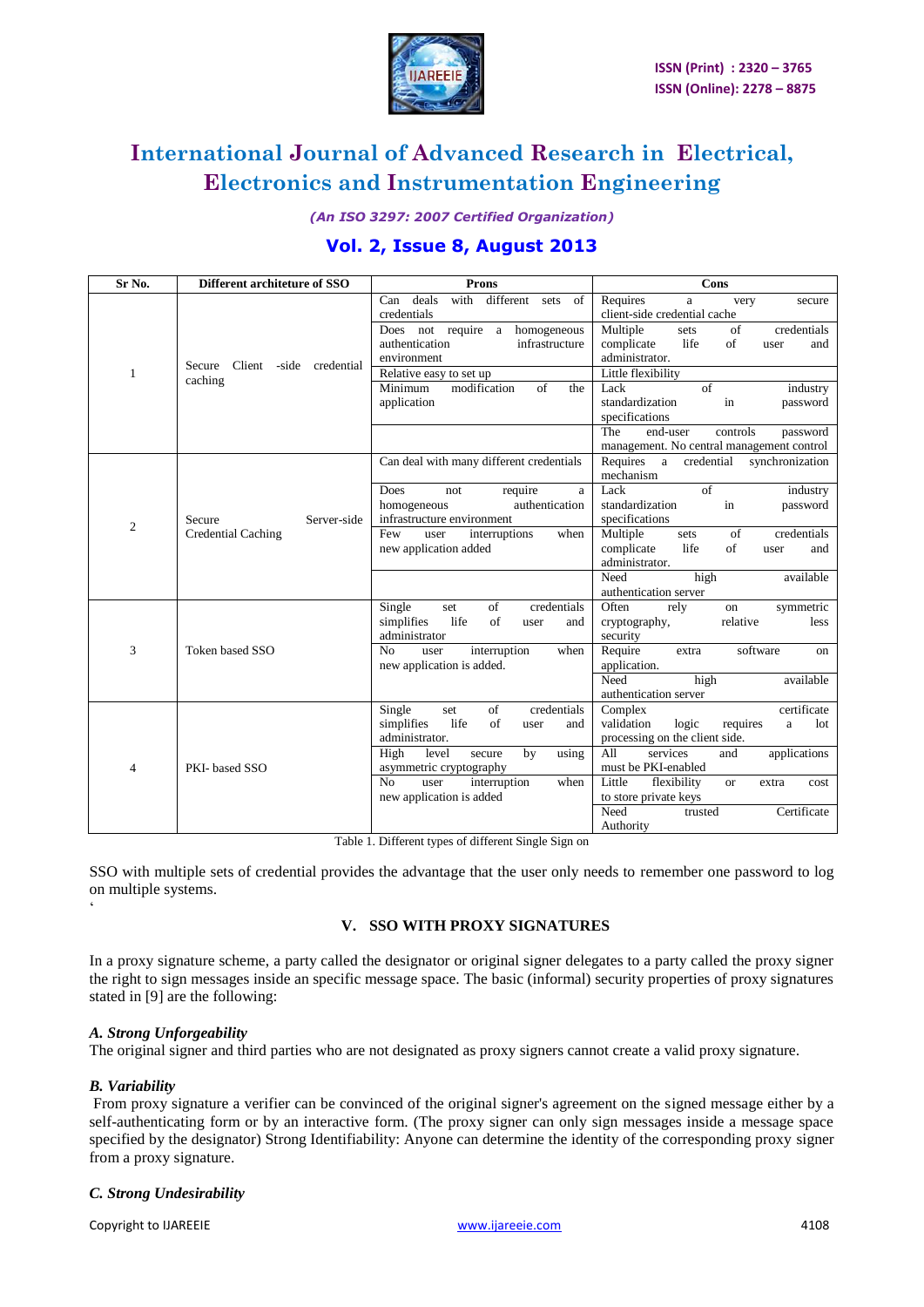

*(An ISO 3297: 2007 Certified Organization)*

### **Vol. 2, Issue 8, August 2013**

Once a proxy signer creates a valid proxy signature for an original signer, the proxy signer cannot repudiate his signature creation against anyone. Although proxy signatures have been extensively studied, the first formal security definitions that capture the above properties and provably secure constructions were only introduced in [4]. Apart from the basic algorithm in digital signature schemes (KeyGen(1n), Sign(sk; m) and V erify(pk; m; sig)), proxy signature schemes comprise four more components:

#### *D. Delegation Algorithms*

D(pki; ski; j; pkj; !) is run by the designator, who inputs his key pair (pki; ski) along with a proxy signer ID i and public key pki. It also inputs a descriptor of the delegated message space. P(pkj ; skj ; pki) is run by the proxy signer in order to obtain the proxy signing key skp and takes as input the proxy signer's key pair and the designator's public key.

#### *E. Proxy signing algorithm*

PS(skp; m) takes as input a proxy signing key and a message m 2 !, outputting a proxy signature psig. Proxy verification algorithm: PV(pk; psig; m) takes as input a public key pk, a proxy signature psig and a message m, outputting 1 if the signature is valid for m and pk. Otherwise, it outputs 0.

#### *F. Proxy identification algorithm*

ID(psig) takes as input a proxy signature and outputs the identity of the proxy signer.The security definitions for proxy signatures are formalized in [4], and it is shown that proxy signature schemes can be obtained from using MD5 algorithm. Moreover, it is shown that aggregate signature schemes [5] can be used in such constructions in order to obtain shorter signatures. One should notice that it is possible to add a timespan parameter to the proxy delegation algorithm, allowing the designator to specify a timespan during which the proxy signer may use the key. This new functionality can be added by a simple/,modification of the Delegate-by-certificate and Aggregate Signature Based proxy signature schemes in [4], requiring only minor (trivial) modifications in the security proofs. The altered delegation algorithm is denoted by D(pki; ski; j; pkj ; !; t), where t is the time span information.

#### **VI. COMPARISON OF PROXY SIGNATURE SSO AND OTHER SINGLE SIGN-ON SYSTEM**

Proxy Signature Based and Previous Single Sign-on, both of them has its own strengths and weaknesses:

| Sr No | comparison categoey    | <b>Proxy Signature SSO</b>                                                                                       | <b>Previous Single Sign-on</b>                                                                                                                                     |
|-------|------------------------|------------------------------------------------------------------------------------------------------------------|--------------------------------------------------------------------------------------------------------------------------------------------------------------------|
|       | Implement              | client<br>implement,<br>Easy<br>to<br>no<br>limited<br>server-side<br>software.<br>agents.                       | Depend on different architectures and<br>technologies might be very complex.                                                                                       |
|       | <b>Process</b>         | changing<br>all<br>Simply<br>applications<br>the<br>to<br>same<br>use<br>passwords.                              | Using<br>single<br>and<br>username<br>password to login to one specific server<br>which will take charge of the client<br>authentication to all the other servers. |
| 3     | Login times            | required<br>is<br>The<br>still<br>user<br>to<br>using<br>the<br>login<br>each<br>system<br>to<br>same passwords. | The user only needs to login to the<br>primary authentication authority once.<br>(primary sign-on)                                                                 |
| 4     | Manage credential data | Managing passwords only                                                                                          | Using<br>specific<br>protocols<br>to<br>manage the client authentication and the<br>secrete information.                                                           |
| 5     | Password<br>policy     | Algorithm to provides<br>5<br>Use MD<br>authentication and confidentiality                                       | Only one password, but can use strong<br>password policy to ensure confidentiality<br>only.                                                                        |
| 6     | Security               | Credentials<br>identical<br>kept<br>are<br>-- "Key<br>all platforms<br>to the<br>on<br>Kingdom" argument         | Single point of<br>failure,<br>also<br>may<br>has the<br>"Key<br>the<br>Kingdom"<br>to<br>problem                                                                  |

Table 2. Comaprision between Proxy Signature SSO and previous SSO